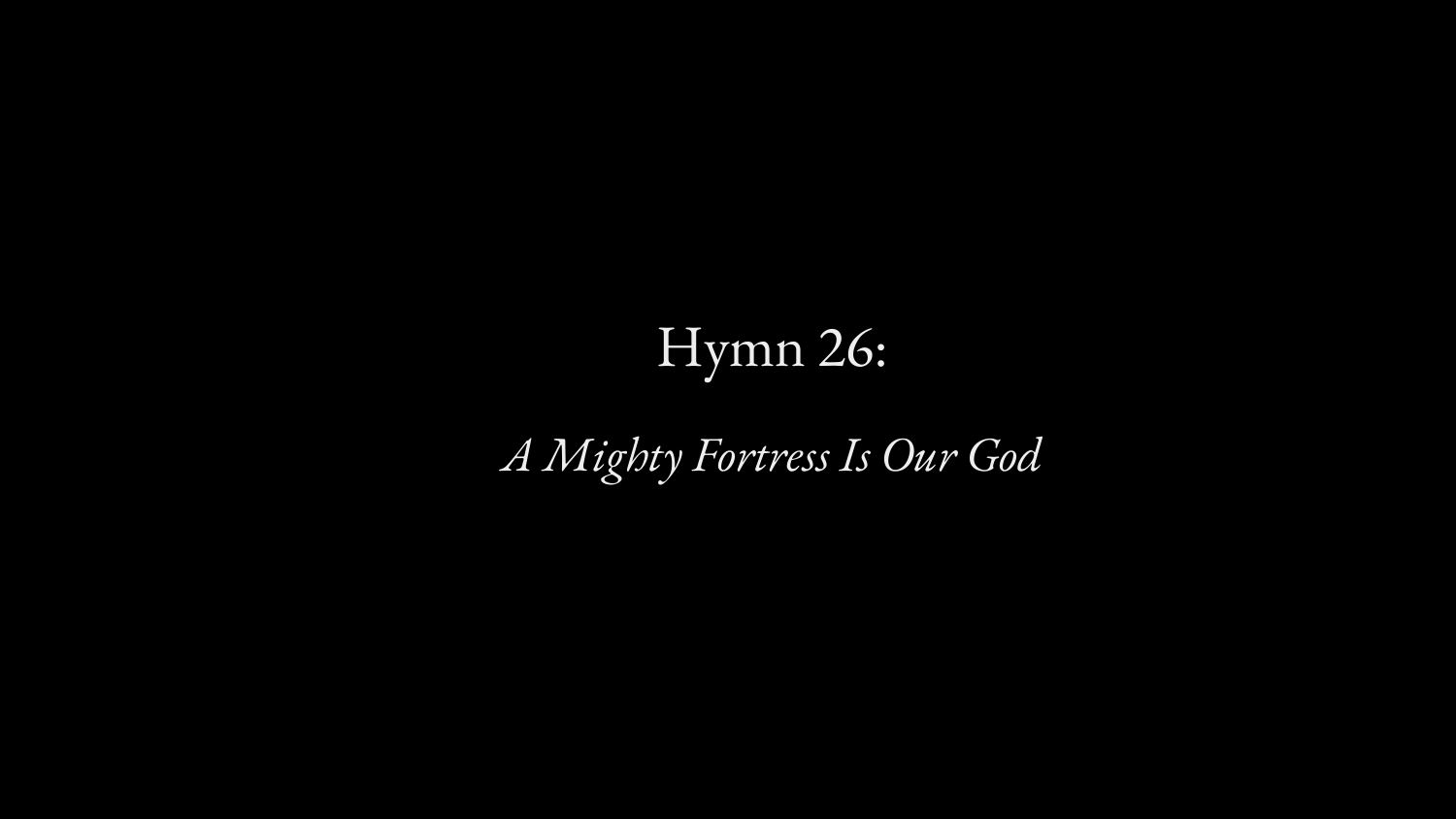#### TELL THE CHILDREN: A Mighty Fortress is our God!

JOEL 3:1-21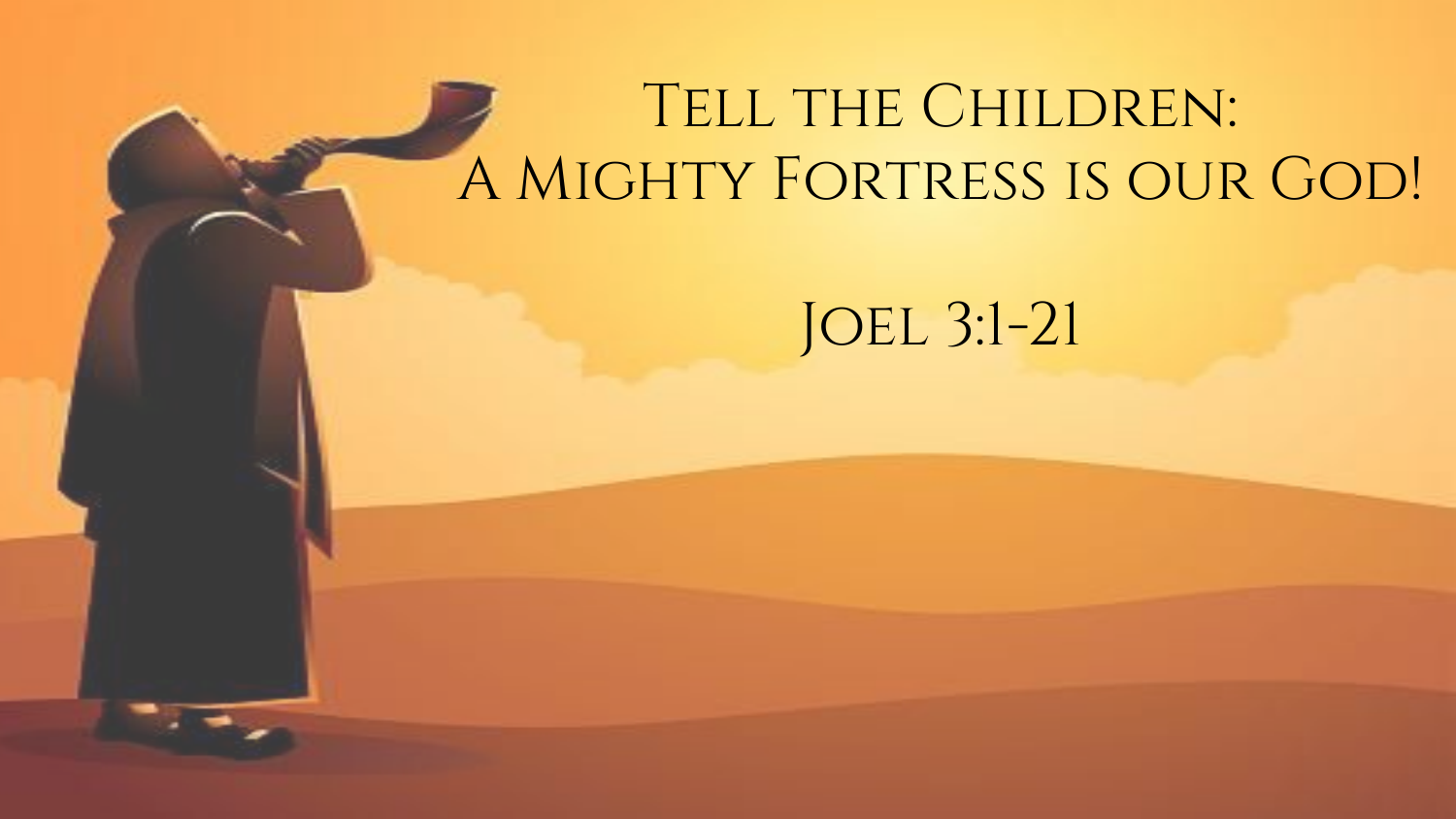# I. A DAY OF JUDGMENT IS Coming (Joel 3:1-12)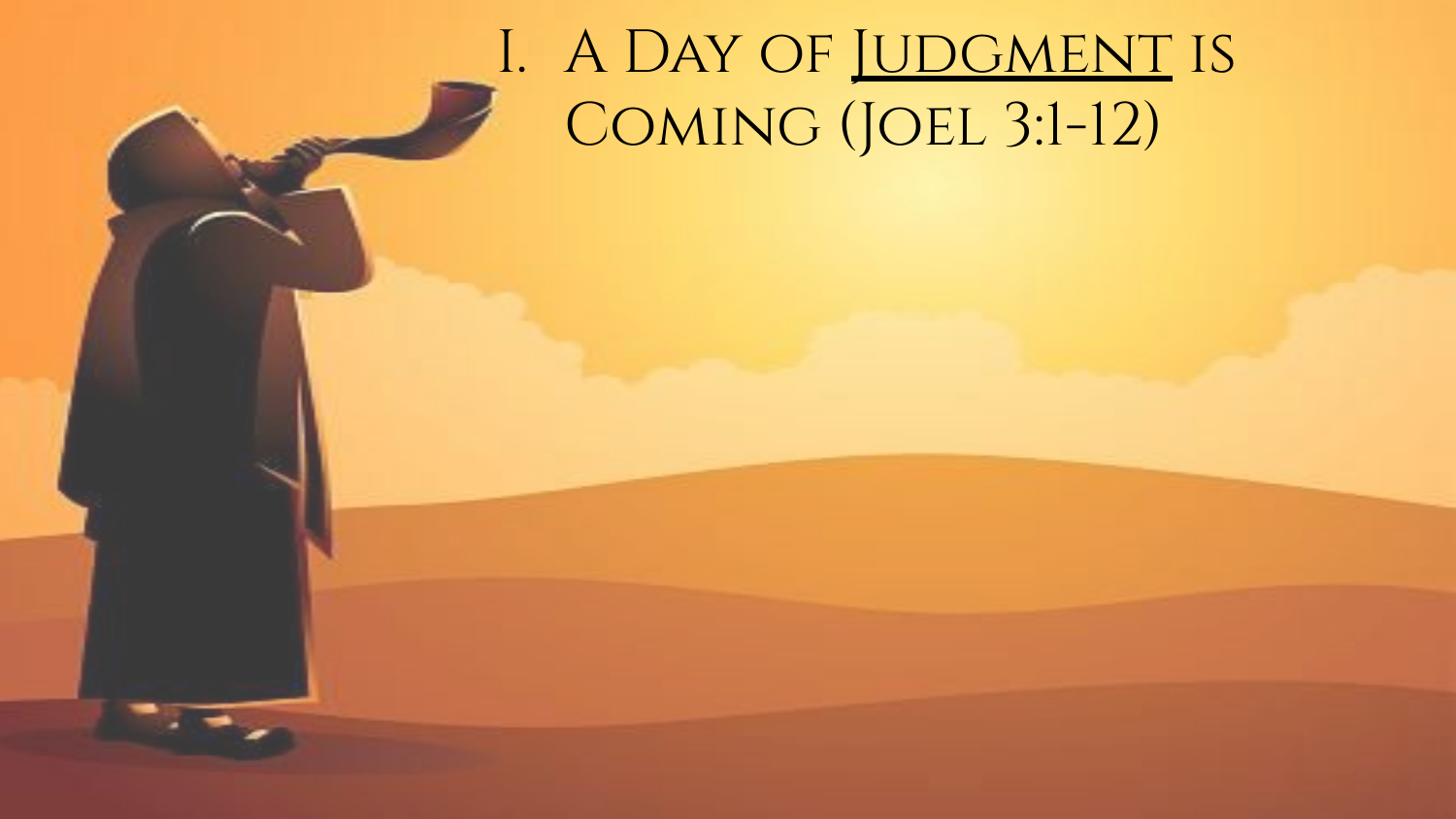I. A DAY OF JUDGMENT IS Coming (Joel 3:1-12)

#### NOTE THE "FRAMES":

[Verse 2 "Gather" "Nations" "Valley of Jehoshaphat" "Judgment"

**VERSES 11-12]** "GATHER" "Nations" "Valley of Jehoshaphat" "JUDGE"

Jehoshaphat = "YWHW Judges"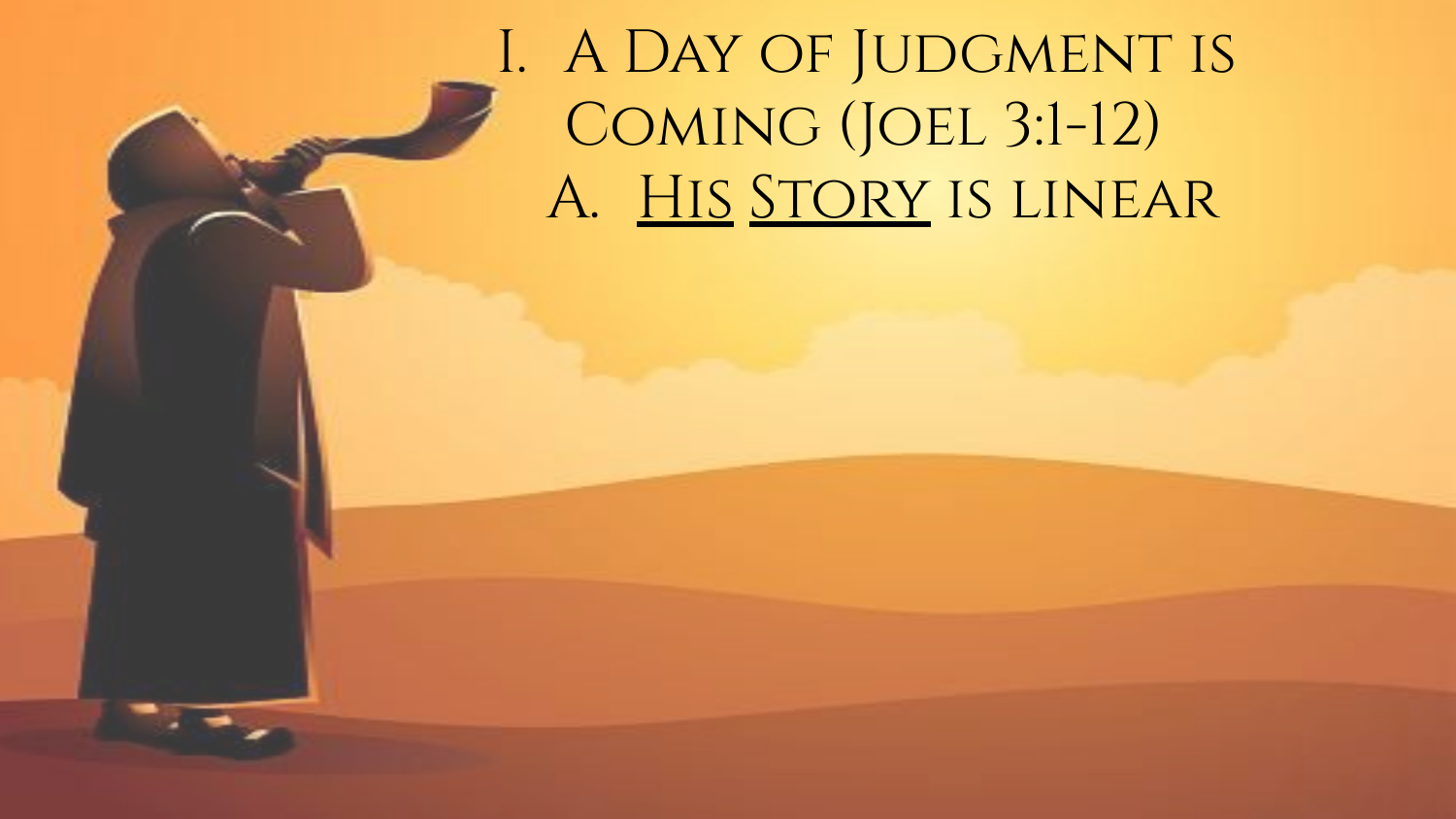\*It's all heading somewhere \*Events happen in order, They are caused or influenced by previous events \*There is no circle of karma \*We're not in a loop/cycle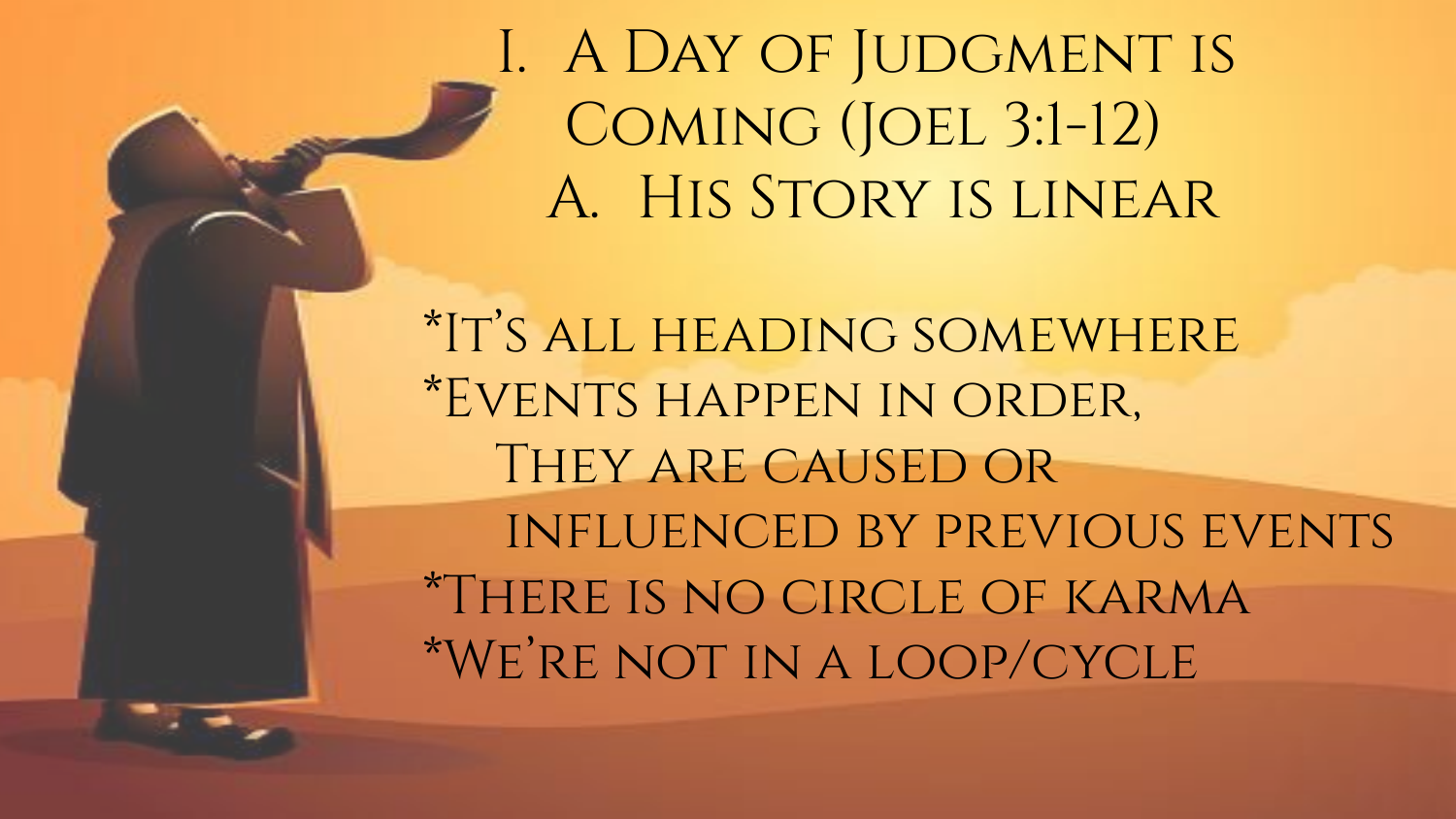#### B. His Second Coming is for judgment (3:2, 11-12)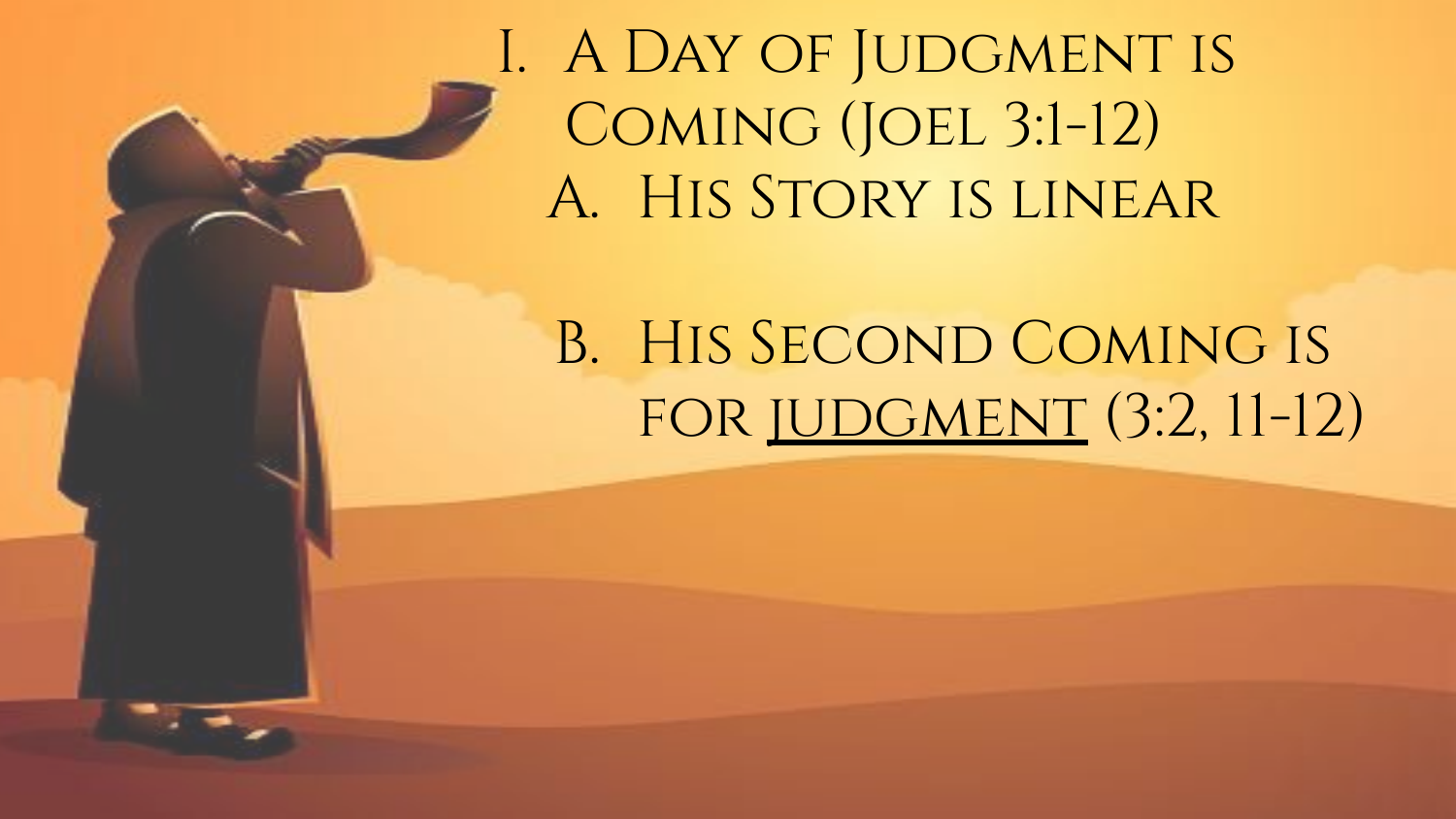B. His Second Coming is for judgment (3:2, 11-12) 1. The world won't be just, fair, and peaceful (3:9-10)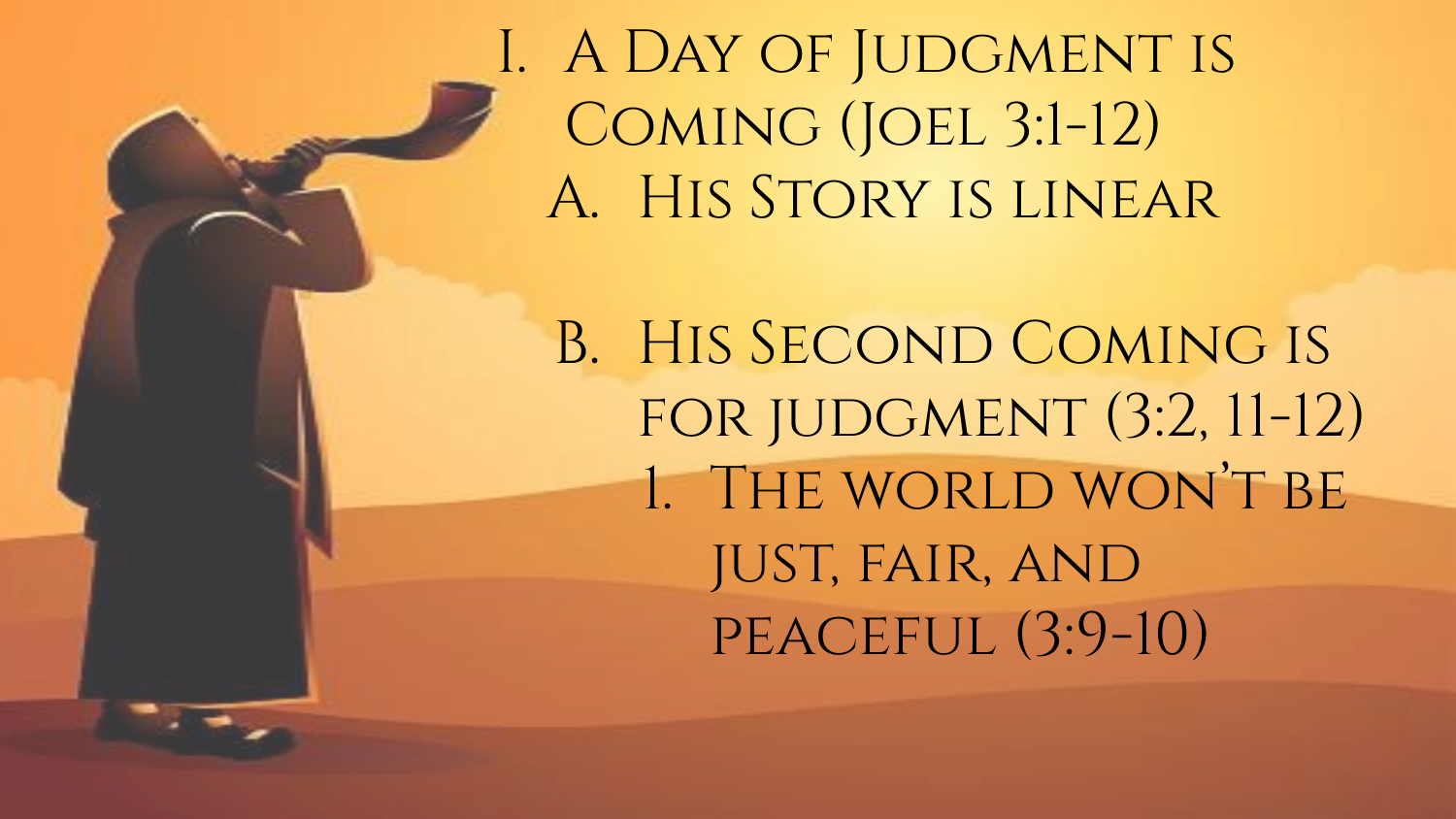B. His Second Coming is for judgment (3:2, 11-12) 1. The world won't be just, fair, and peaceful (3:9-10) YOU CANNOT SKIP THIS "DAY" (Micah and Isaiah = A Later Day)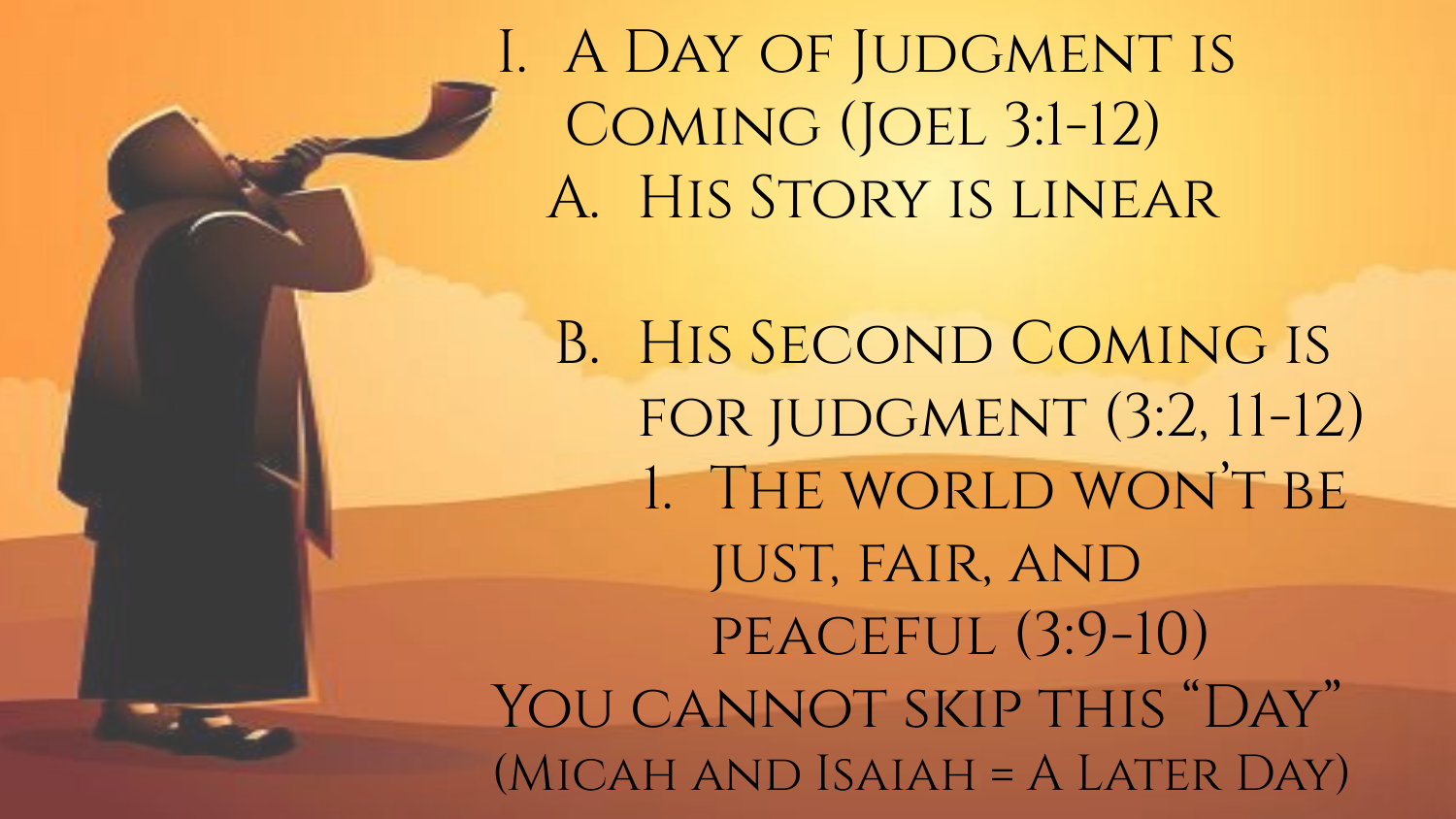I. A DAY OF JUDGMENT IS Coming (Joel 3:1-12) B. His Second Coming is for judgment (3:2, 11-12) 1. THE WORLD WON'T BE just, fair, and PEACEFUL (3:9-10) 2. The people of God will be mistreated by THE NATIONS (3:2-3)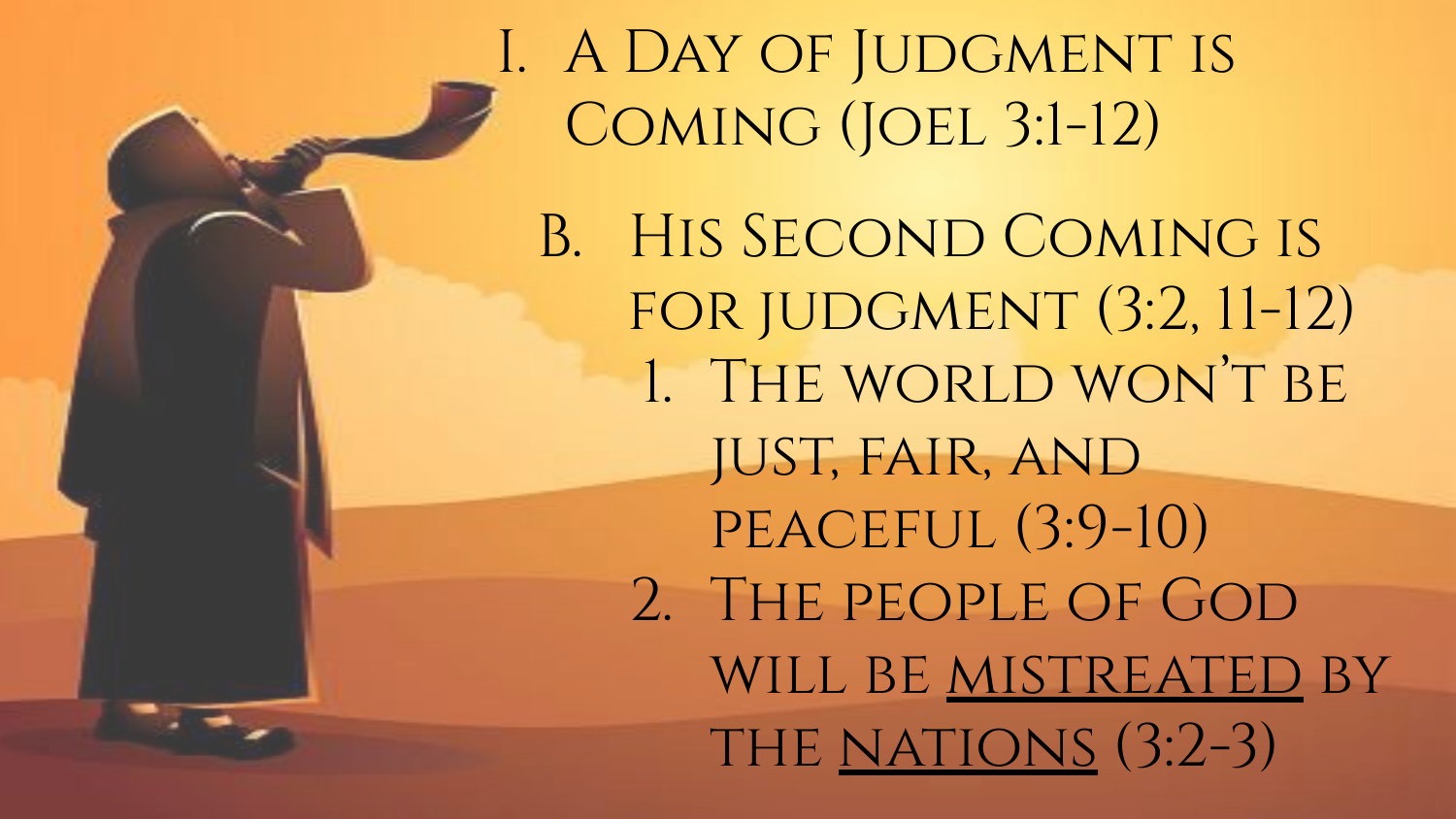# II. A Mighty Fortress is our GOD (JOEL 3:13-17)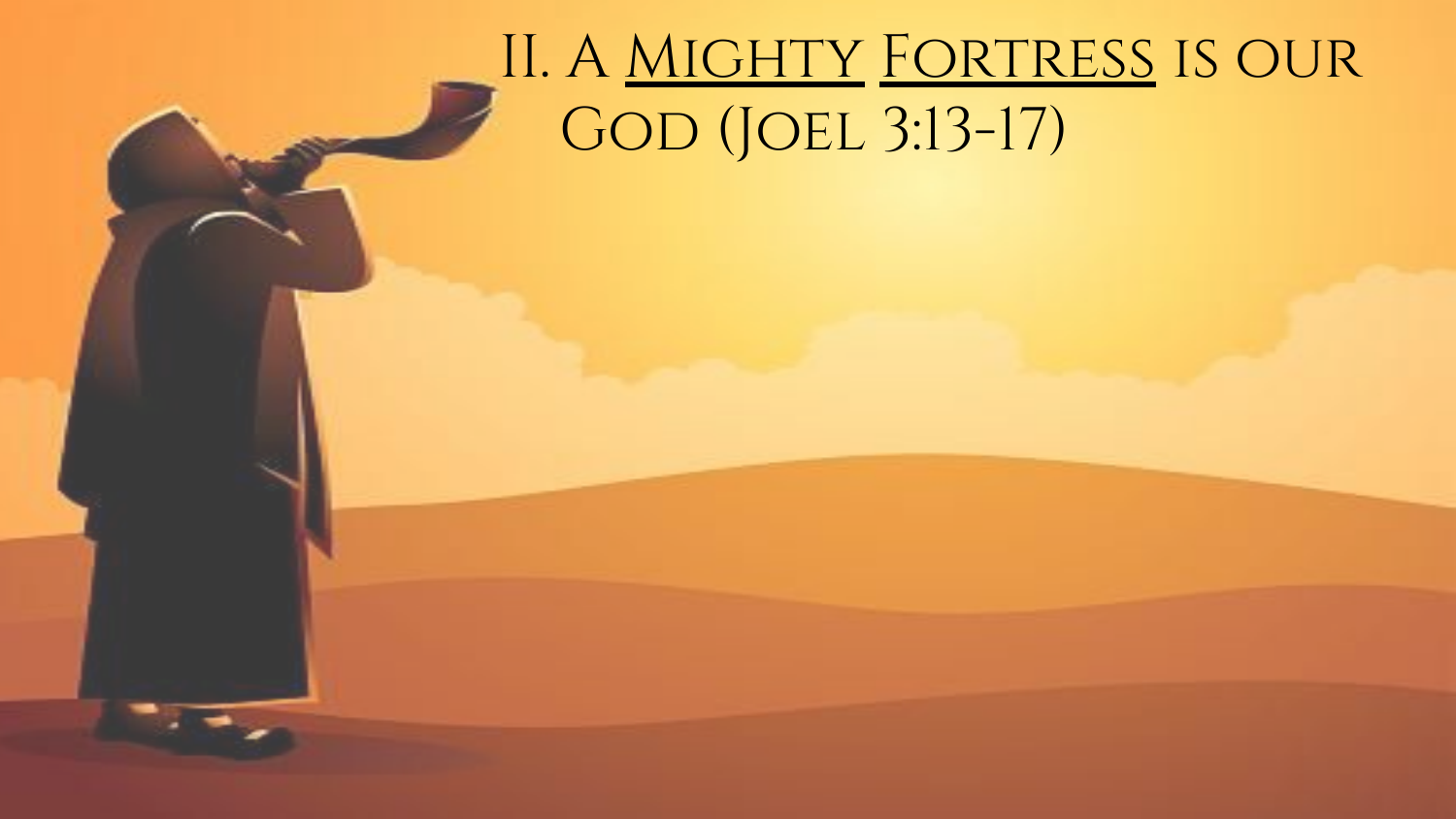# II. A Mighty Fortress is our GOD (JOEL 3:13-17) A. WHAT DO WE TELL OUR KIDS?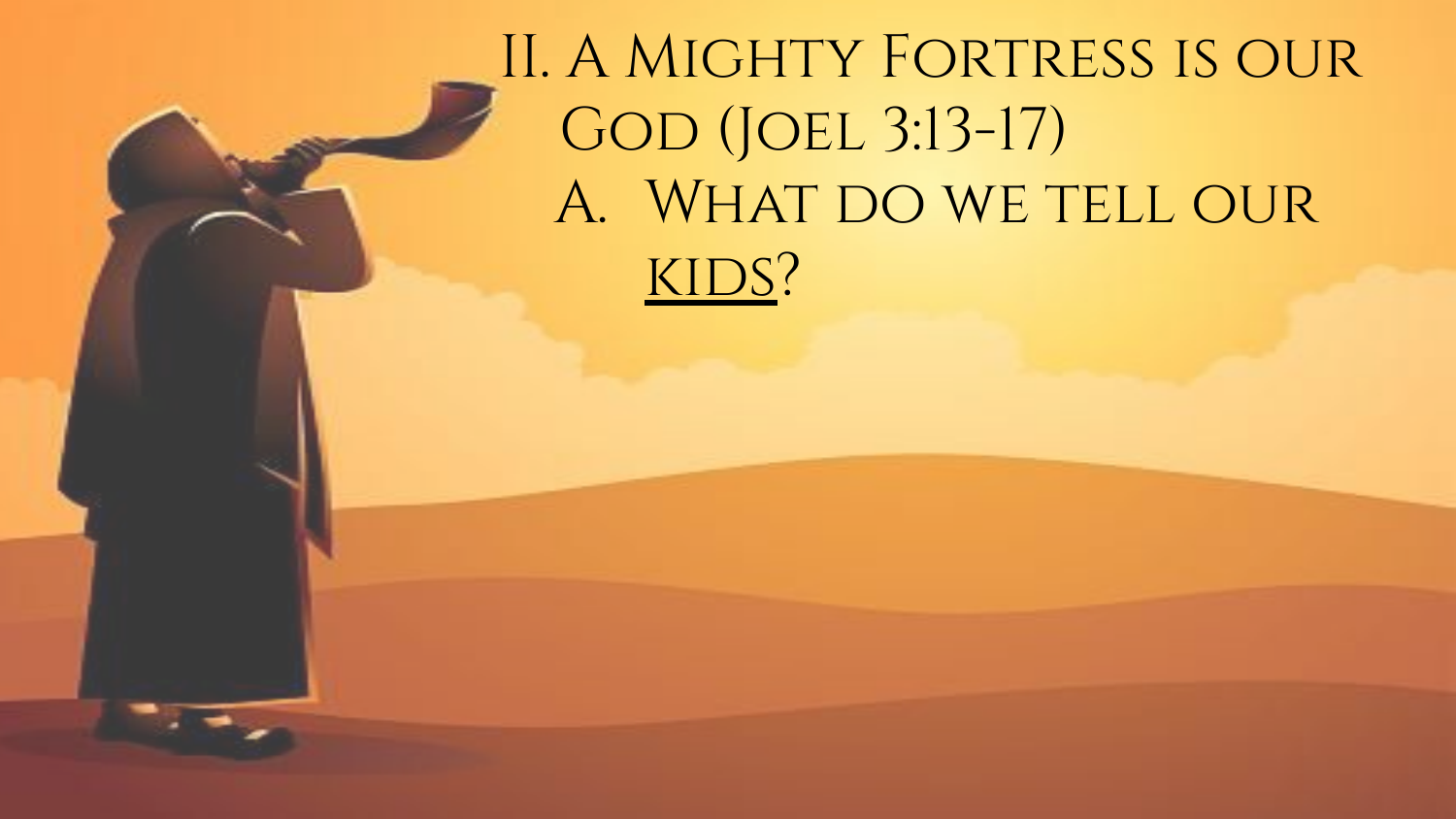II. A Mighty Fortress is our GOD (JOEL 3:13-17) A. WHAT DO WE TELL OUR kids? 1. Remember how God DELIVERS (CF. 1:5-2:27)

Tell them so that they will have some basis for hope when they face similar crises!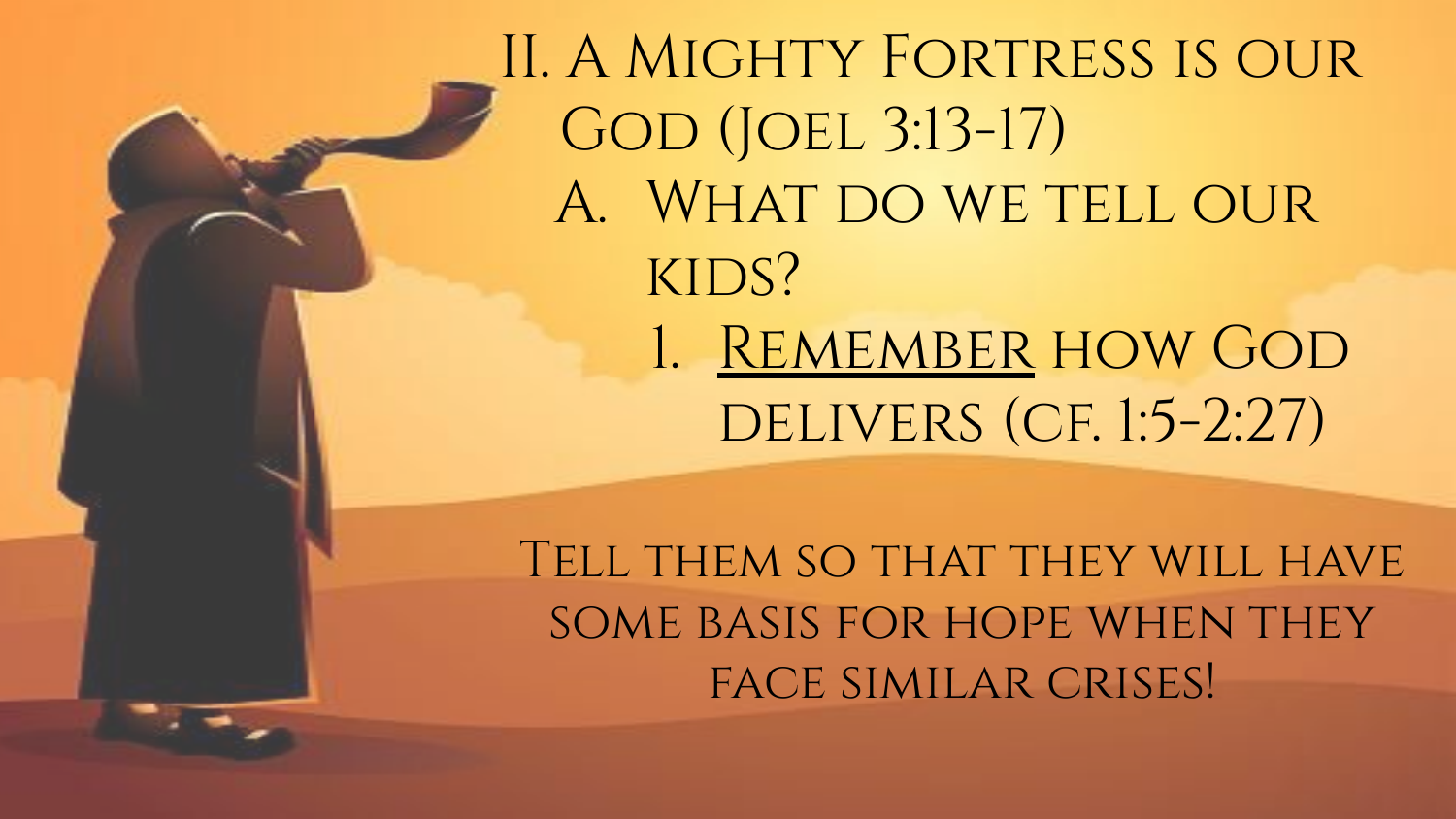II. A Mighty Fortress is our GOD (JOEL 3:13-17) A. WHAT DO WE TELL OUR kids? 1. Remember how God **DELIVERS** 2. RETURN TO GOD (2:12-14)

When kids in crises don't know WHERE TO TURN, TELL THEM TO RETURN to the Lord by a complete reorientation of priorities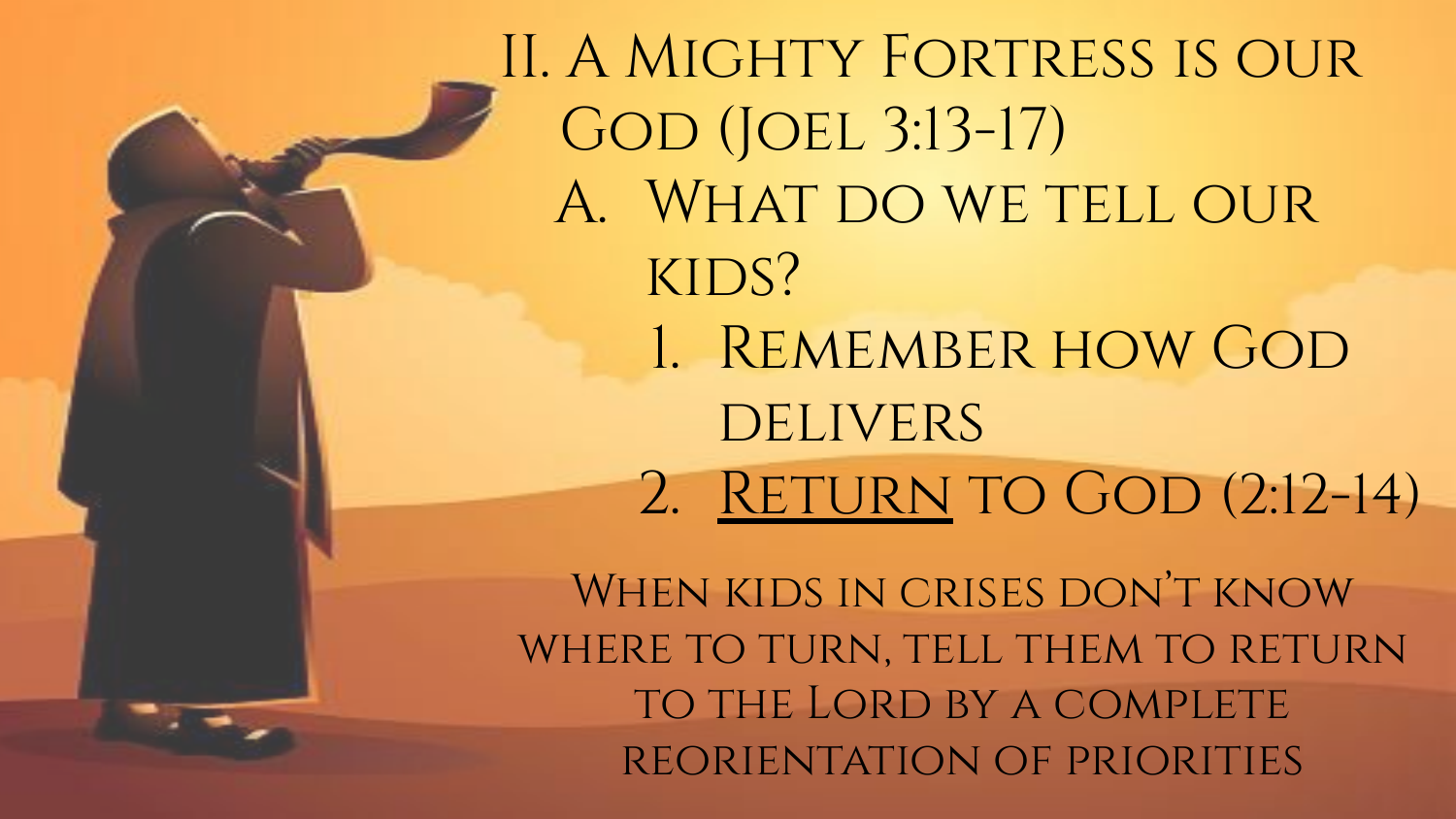II. A Mighty Fortress is our GOD (JOEL 3:13-17) A. WHAT DO WE TELL OUR kids? 1. Remember how God **DELIVERS** 2. RETURN TO GOD 3. Refuge is found in  $GOD$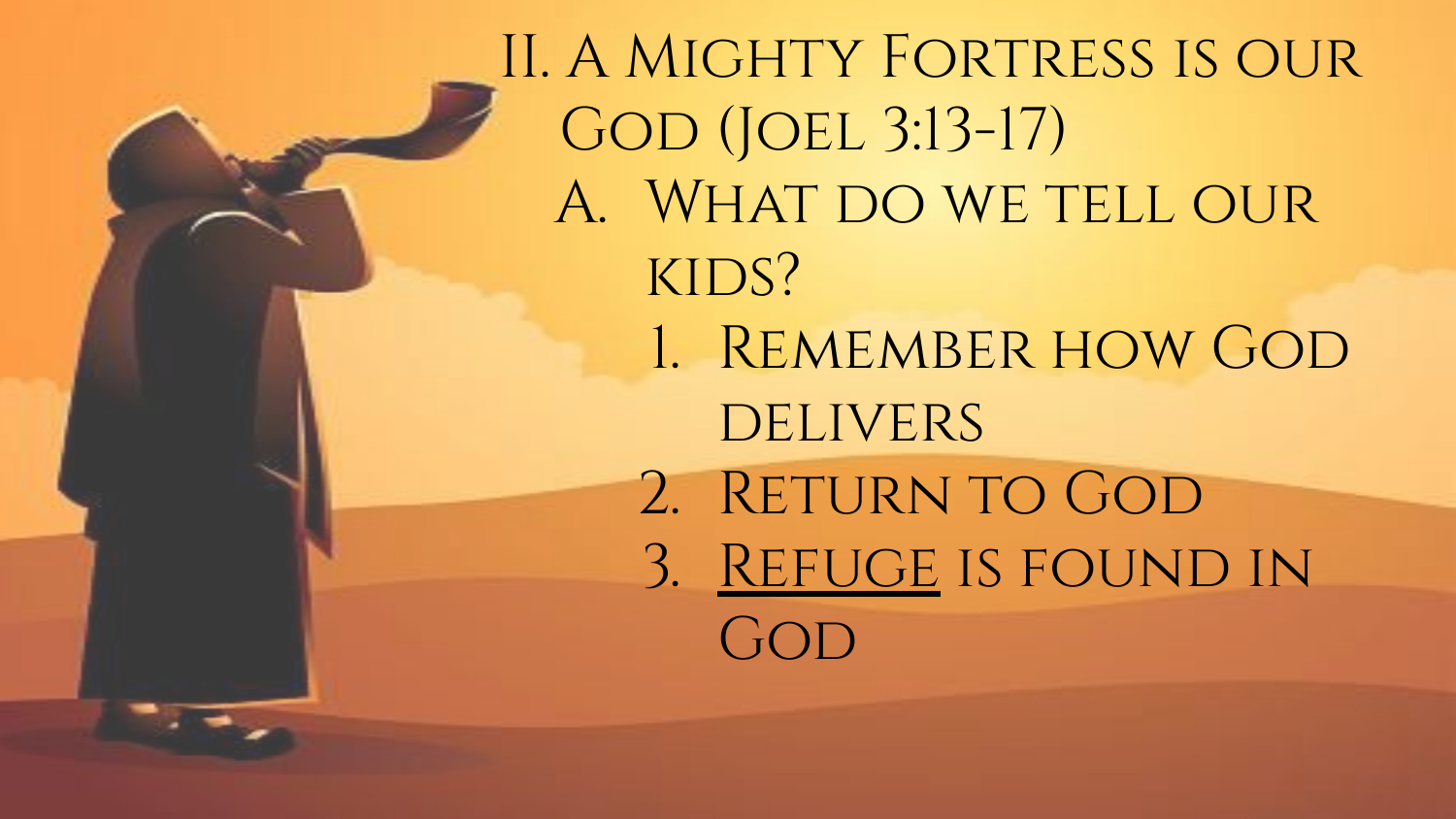### OUR GOD IS A MIGHTY FORTRESS

"Our Refuge" (Psalm 46:1; 14:6; 61:3; 62:5-8; 71:7; 73:28; 91:2, 9; 94:22; 142:5; II Sam. 22:33; Isa. 25:4; Jer. 16:19; Prov. 10:29)

I Cor. 3:11 - A sure foundation Matt. 7:24-27 - The Solid Rock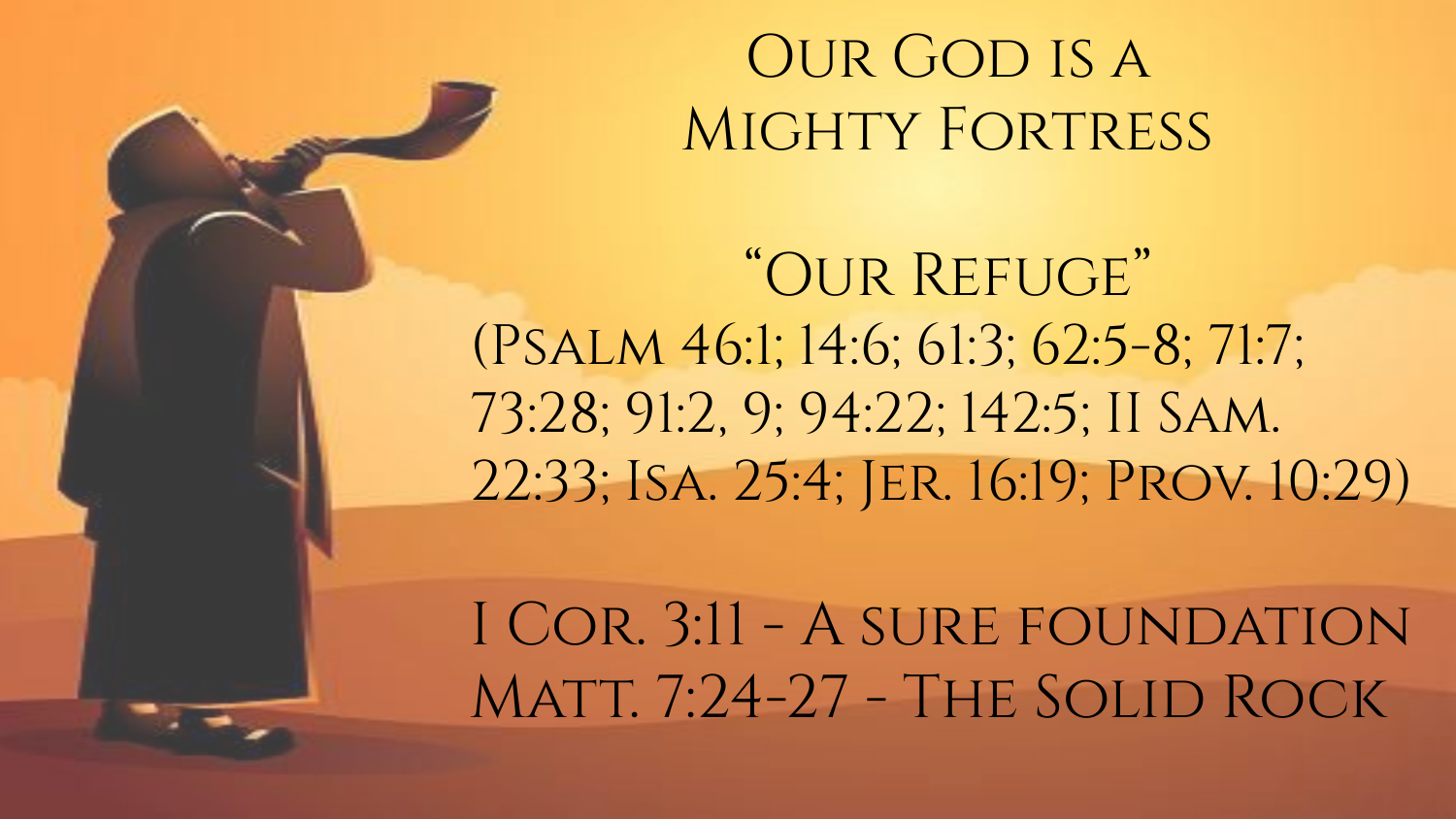### B. "REFUGE" IMPLIES TROUBLE

# "Refuge" - A safe shelter from pursuit, danger, or TROUBLE LUKE 21:10-19; MATT. 10:16-18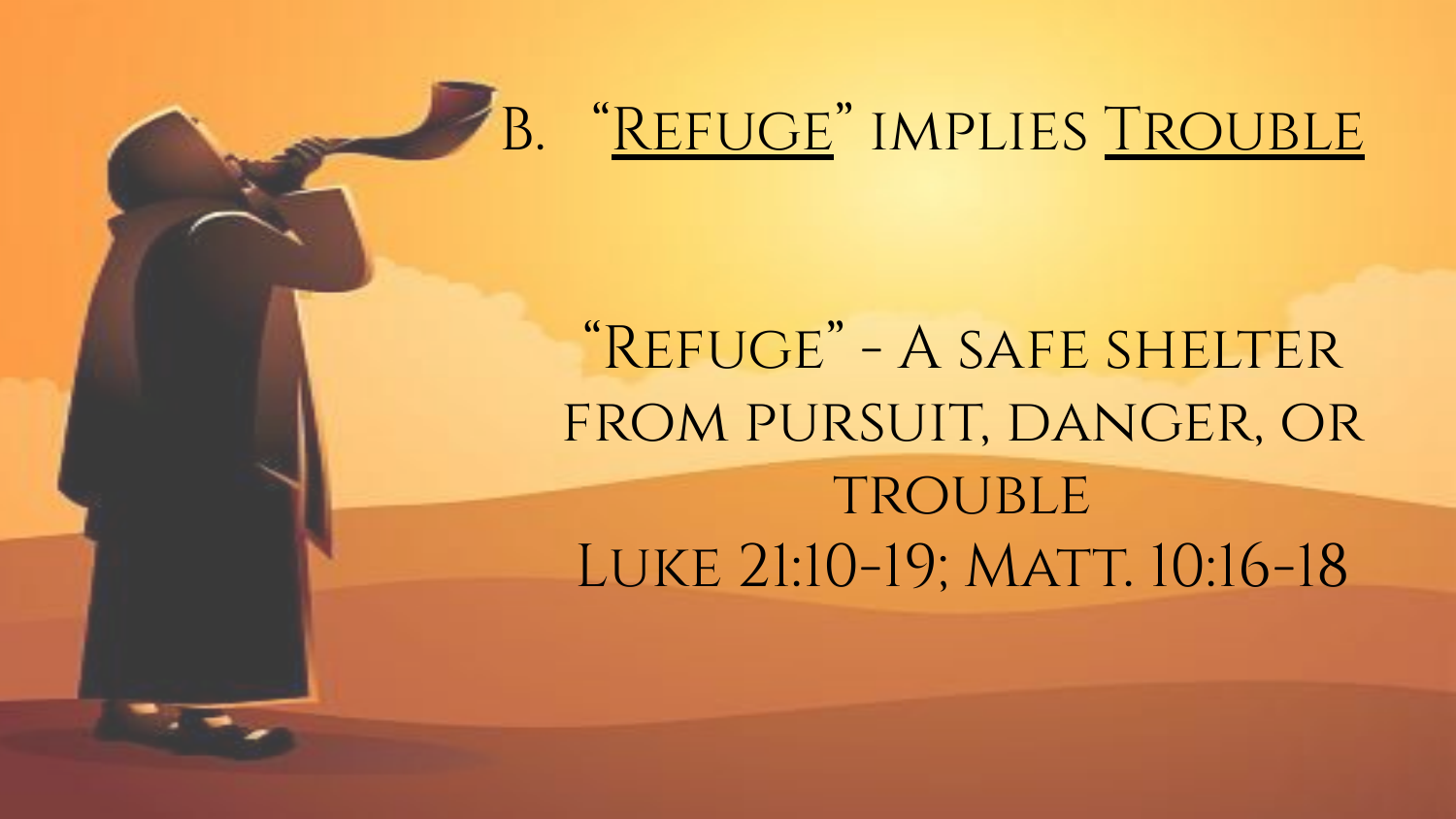#### III. GOD IS <u>WITH US</u>! (JOEL 3:18-21)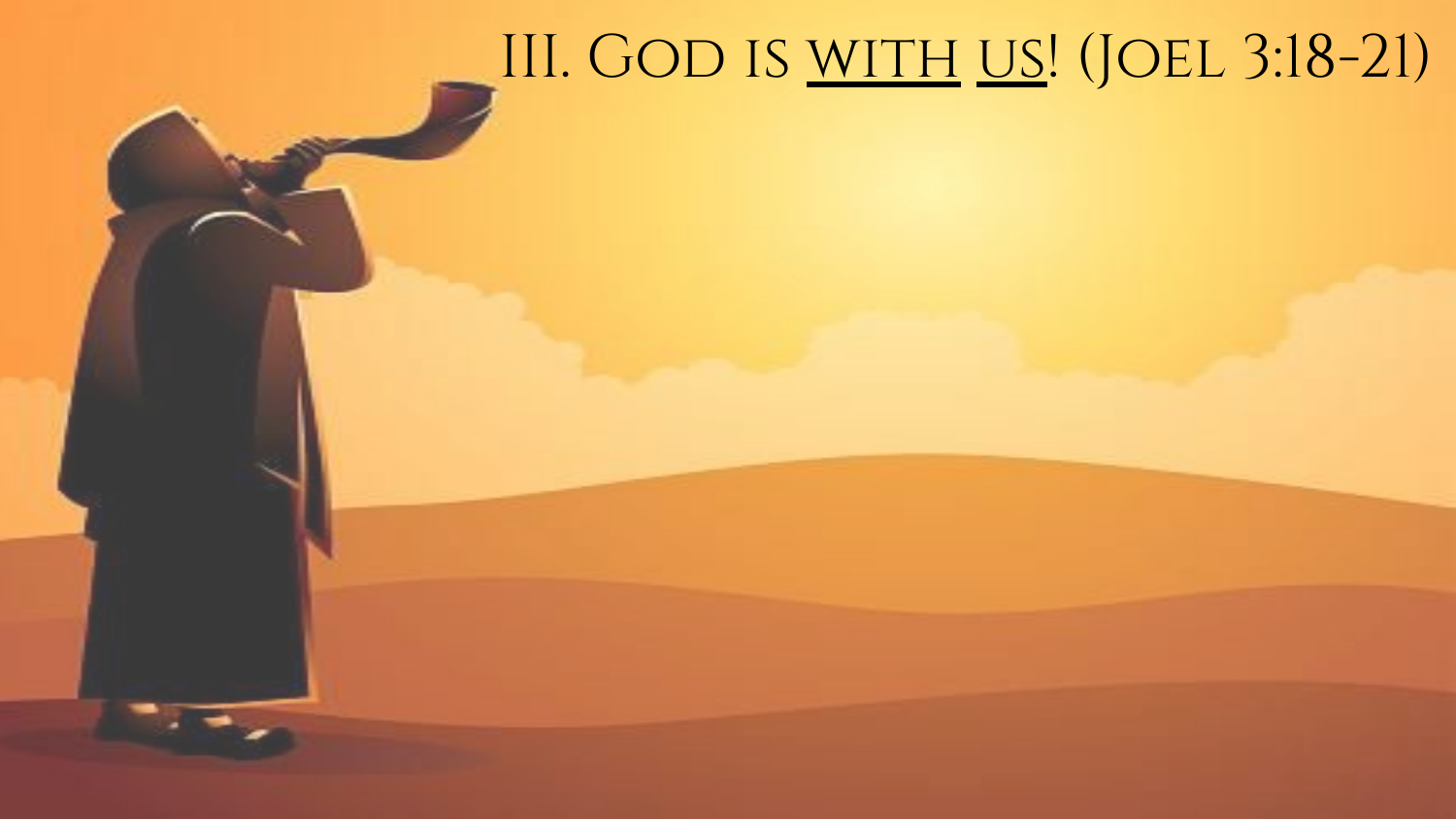## III. GOD IS WITH US! A. IMMANUEL, GOD WITH US (ISA. 7:14; MATT. 1:23)

[Gen. 28:15; Ex. 33:14; Num. 14:9; II CHRON. 13:12; PSALM 46:7; HAGGAI 2:4; Rev. 21:3; lev. 26:11-12]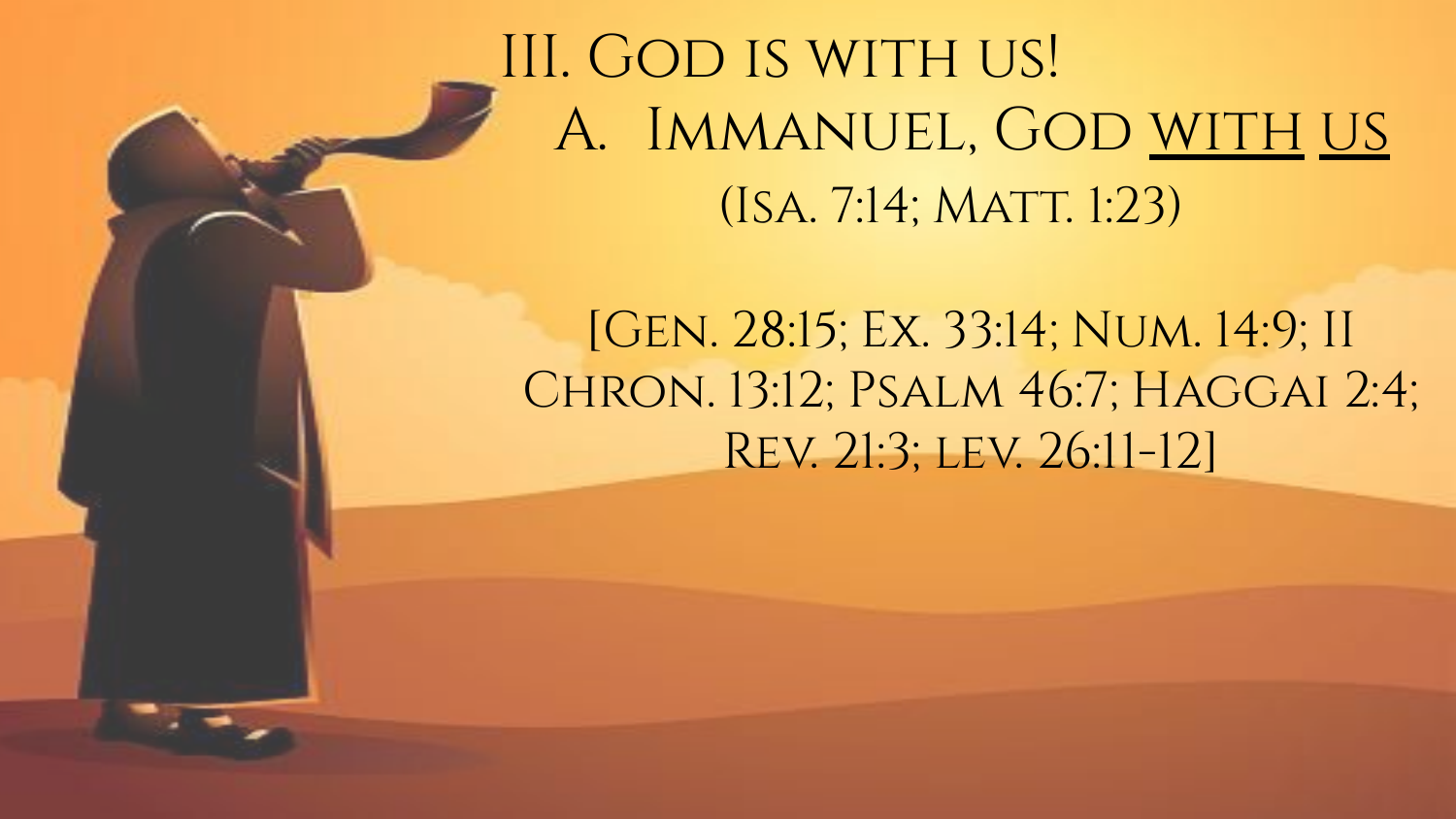# III. GOD IS WITH US! A. Immanuel, God with us

#### B. Restoration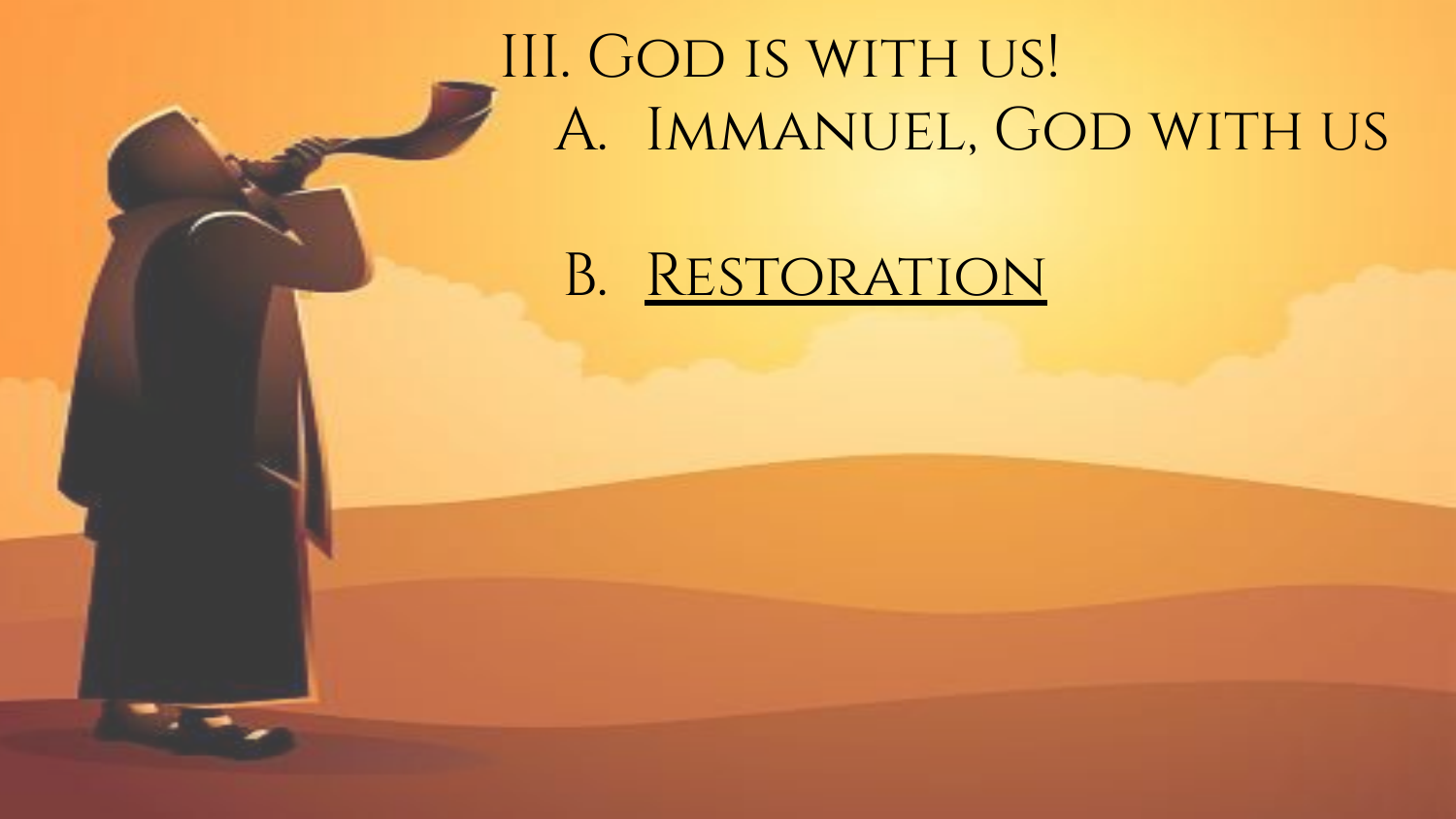### III. GOD IS WITH US! A. Immanuel, God with us

B. Restoration 1. Restoring what was LOST (cf. Joel 2:25 & 3:18) (MATT. 19:27-30)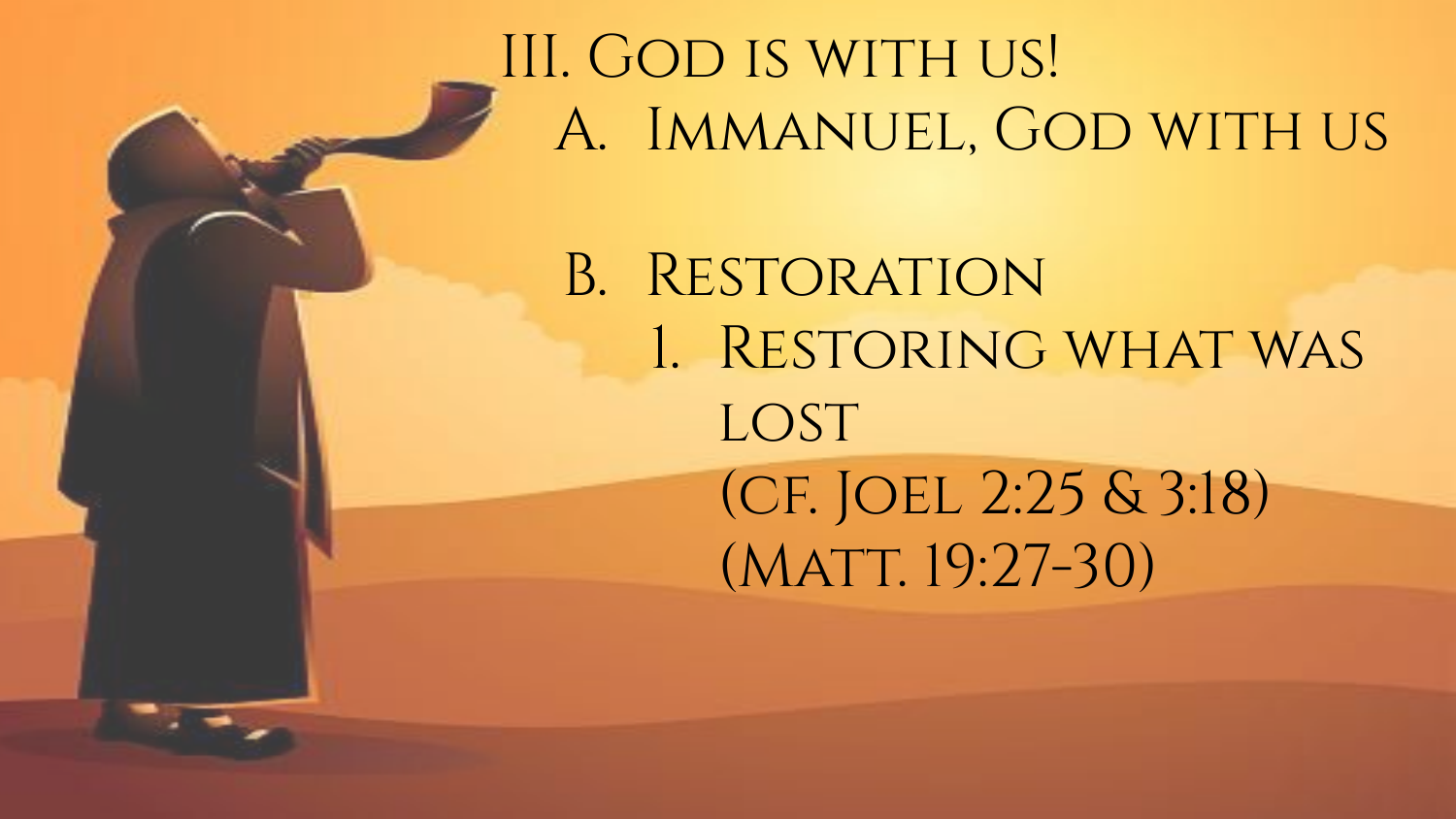# III. GOD IS WITH US! A. Immanuel, God with us

B. Restoration 1. Restoring what was LOST

2. We will be WITH God **FOREVER** (John 14:1-3; I Thess. 4:17; Rev. 21:1-7)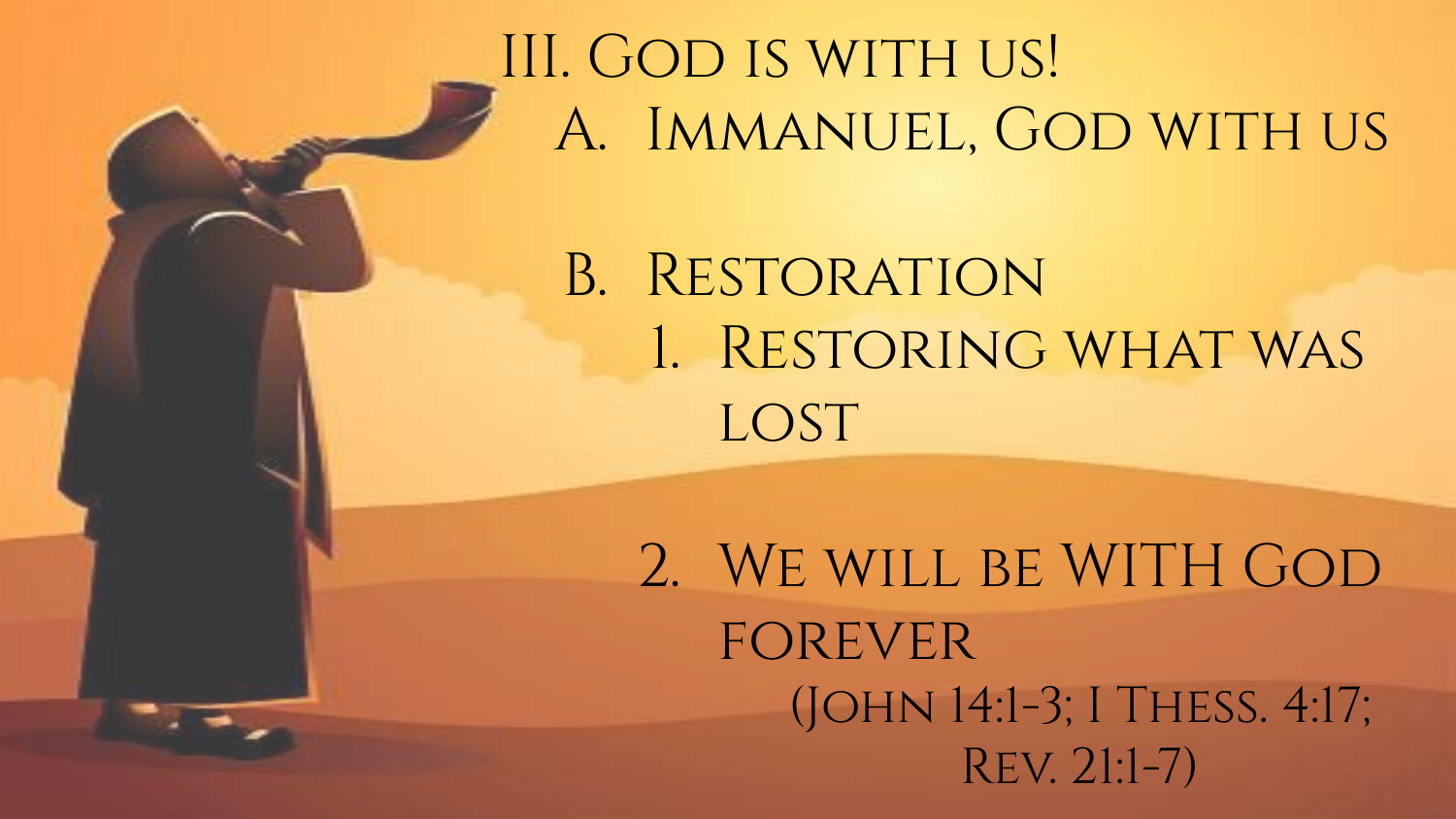### Application: IS THAT GOOD NEWS?

THAT DEPENDS: DO YOU KNOW HIM? Are you "His people"? Are you one of His CHILDREN? IS HE "WITH" YOU?